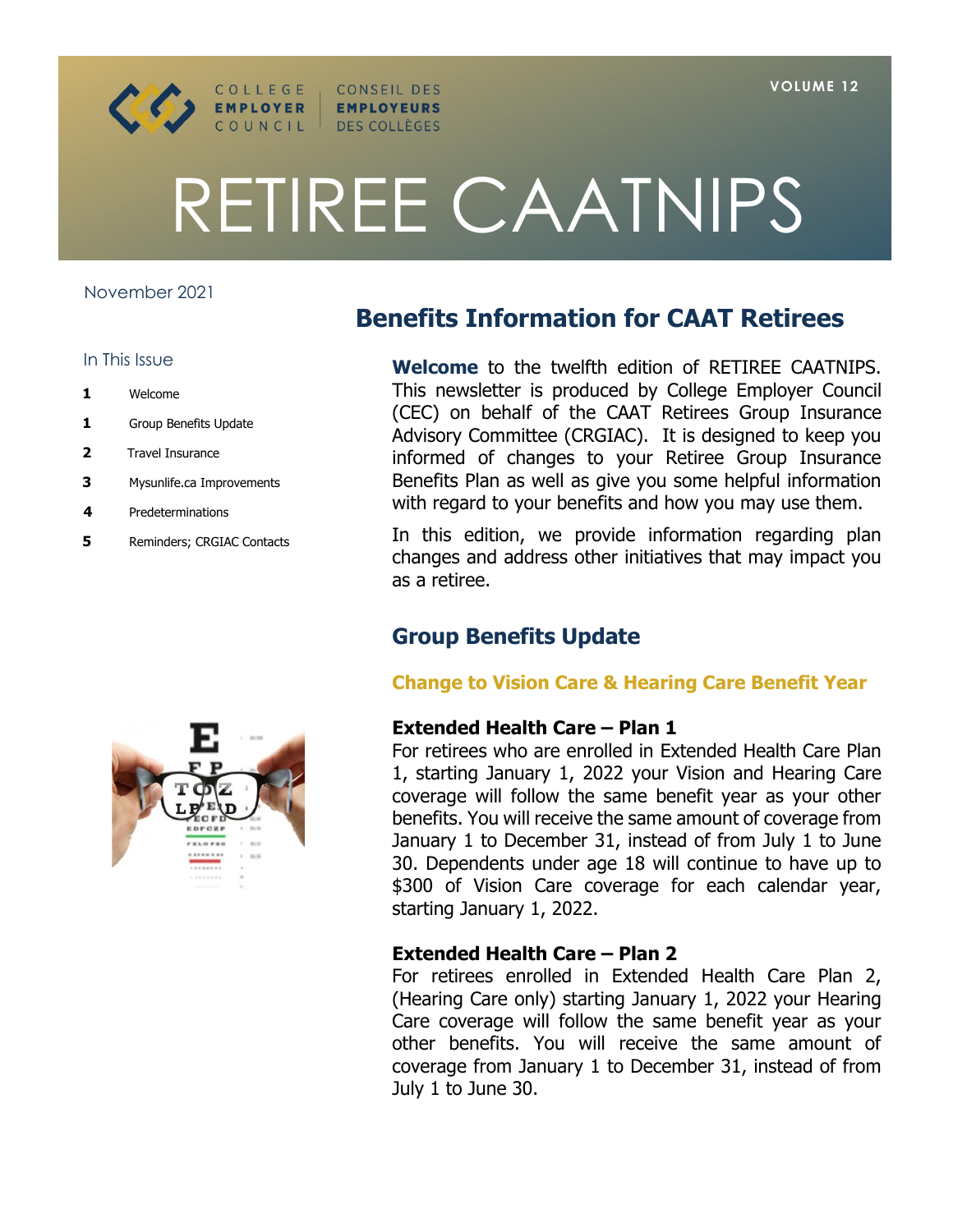

The next Vision Care benefit year would have been renewed on July 1, 2022 however, with the new change coming into effect; the benefit year will begin on January 1, 2022 and continue until December 31, 2023 (2 years). The next Hearing Care benefit year will also start on January 1, 2022 and run through to December 31, 2024 (3 years).

Your coverage will not change. This change to the plan year makes it easier to track when you are eligible for your next appointment or purchase. The benefit year for Vision and Hearing Care will be the same as the rest of your benefits. You do not have to take any action.

Keep in mind, if you book your 2022 appointment earlier in the year than usual, you will not be eligible for the same care again until 2024 for Vision and 2025 for Hearing Care.

Questions? Please contact your college's Benefits Administrator.

# **Travel Insurance**

Despite the removal of restrictions on non-essential travel, COVID-19 continues to impact travel. CAAT retirees are strongly encouraged to follow the advice of the Government of Canada and local government when booking and travelling. Please be aware that return transportation options and availability of medical care may become very limited outside of Canada. Rules and guidelines are changing rapidly. Be sure to monitor applicable Government of Canada websites and visit this website regularly for the most current information. For the latest information on Canadian government travel advisories, go to [www.travel.gc.ca.](http://www.travel.gc.ca/)

Travel is a personal decision for everyone. If you do choose to travel, it is important that you plan ahead, research, ask questions, be knowledgeable and make sure that all the elements of your trip come together for a safe experience. Be sure to read your policy in full, to ensure you understand of what it covers, and what it doesn't cover.

To obtain further information on what is, or is not covered, or to get a quote, please contact Johnson Insurance directly at: **1-866-606-3362** or [www.johnson.ca/medoc](http://www.johnson.ca/medoc)

*Johnson MEDOC emergency travel insurance*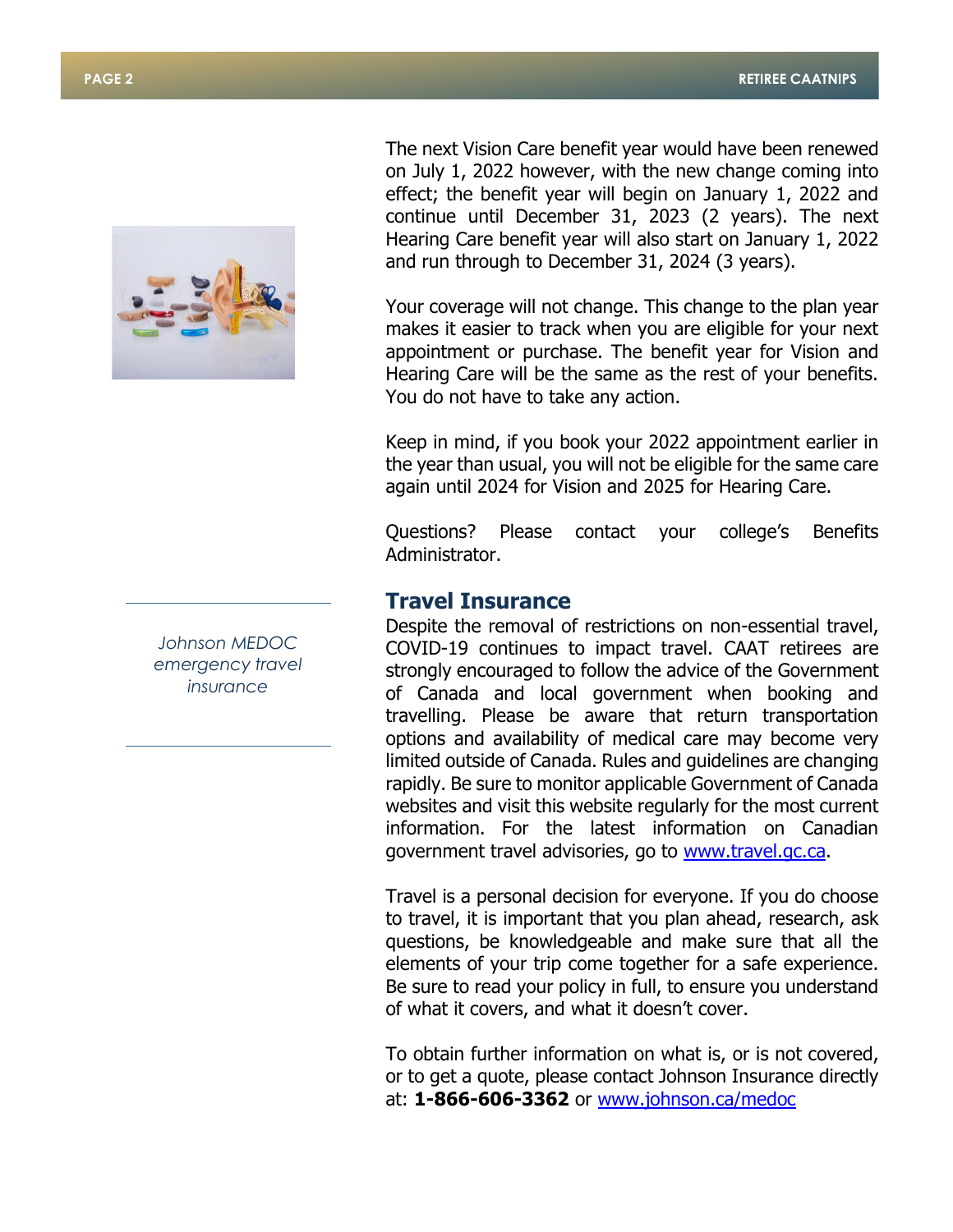# **New Improvements on Mysunlife.ca**

Here is the list of major improvements that Sun Life has made to date. To view these changes live, please visit [www.mysunlife.ca.](http://www.mysunlife.ca/)

- Paramedical services claim appointment duration option added: Plan members can now input the length of their paramedical services claim. This allows claims to be paid accurately, based on the length of the service provided. This also allows claims to be paid faster.
- Multiple ways to submit claims: Submitting receipts and other supporting documents for Extended Health Care service is now easier. Plan members can now:
	- o attach receipts and other supporting documents while completing the medical claims submission process.
	- o attach additional documents to recently completed claims.
	- $\circ$  submit estimates and drug forms.
	- $\circ$  submit documents requested by the Client Care Centre.
- Deadline to submit claims: There is now a deadline to submit claims on the medical and dental coverage pages. This is to ensure plan members submit claims on time and receive reimbursement.
- Doctor referral: Information about referral requirements is now available on the medical coverage and claims pages. If there is a referral on file for paramedical services or compression stockings, the expiration date will now display.
- Print or download multiple statements: Plan members can now select up to 10 statements to download or print at once from the recent claims page.
- Claim requirements added for orthopedic supplies: More information has been added on what plan members need to include when submitting a claim. This will make the process easier and quicker.
- Expired paramedical referrals: If a plan member submits a claim with an expired paramedical referral, they will receive an alert from Sun Life with next steps. This will ensure there is no delay when they submit the claim.
- Reasonable and customary amounts now visible on paramedical coverage pages: Plan members can now view the reasonable and customary amounts for paramedical coverage (based on their province of residence).

*New improvements to Mysunlife.ca*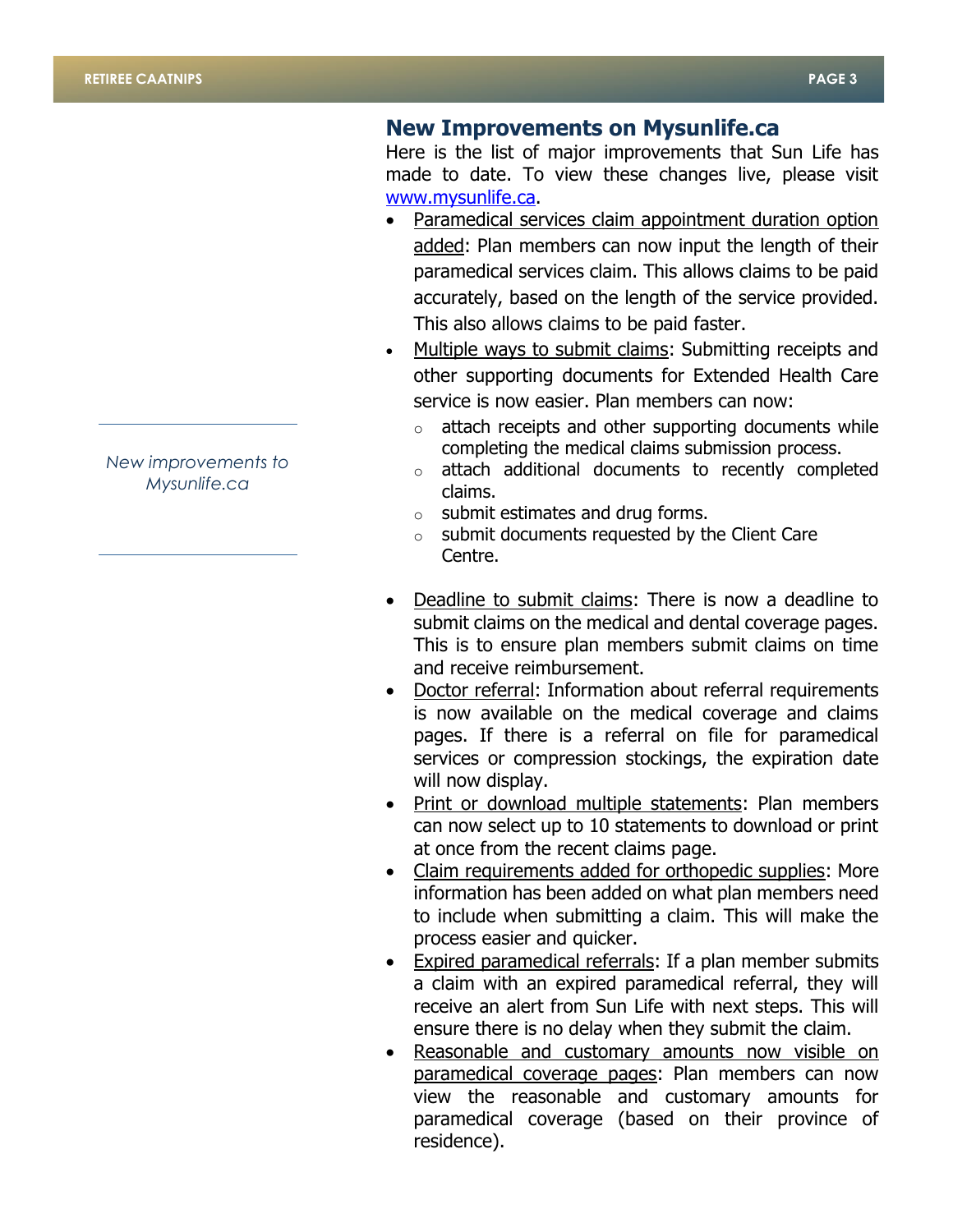# **Predeterminations**

#### **Getting an estimate**

Whether you are obtaining medical services or equipment or dental treatment, where the cost is expected to exceed \$300, it is always advisable to submit the estimated cost and the description of the prescribed services or equipment to Sun Life prior to acquiring the treatment or service. Called a predetermination, this service will let you and the service provider know how much (if any) of the cost is covered.

Dental claimants should ask their dentist to send Sun Life a fee estimate so Sun Life can let them and their dentist know, in advance, how much (if any) of the expense will be covered by your benefit plan. This is a precaution to allow the claimant to discuss treatment options with the dentist before the work begins and to budget for the expense.

A predetermination is not a guarantee. In some situations, the amount of benefits paid may be different than the amount that was approved when the dentist submits the estimate (for example, if the claimant has other work done in the meantime that brings them over the annual coverage maximum under your plan, or if the work done differs from that outlined in the dentist's estimate).

#### **New Retiree?**

This is a reminder that if you recently enrolled in the CAAT Retiree Benefits Plan, any unpaid health or dental claims that you incurred as an active employee must be submitted within 90 days of your retirement to the plan under which you were previously covered when you incurred the claim.

Those claims cannot be submitted under your new policy 22182.

# **Important Reminders and Dates!**

#### **Changing your Coverage**

February 1, 2022 (and each subsequent February 1) is your next opportunity to change the Extended Health Care (EHC) or Dental plan that you are enrolled in.

*Useful information on getting an estimate of your covered treatment*